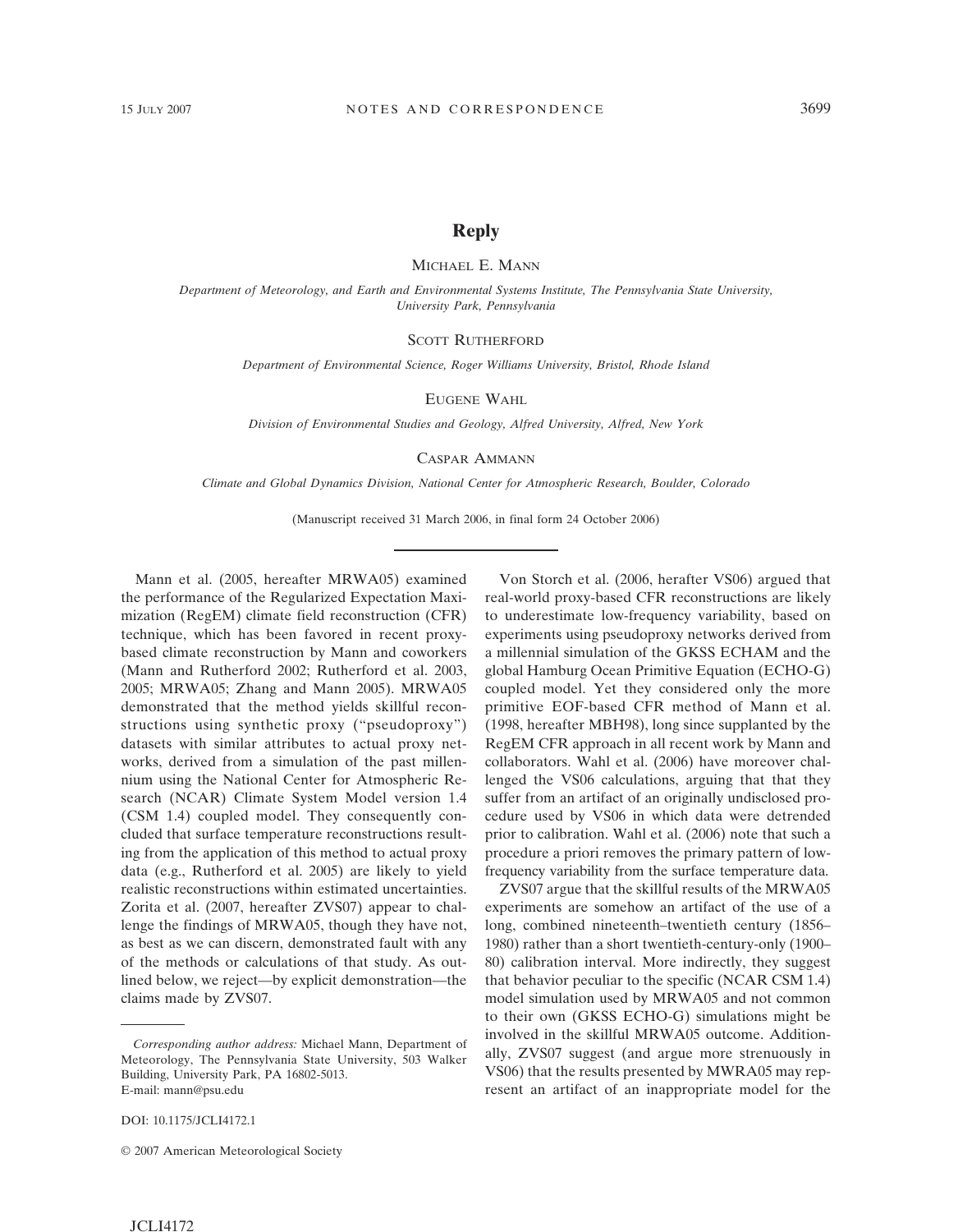

FIG. 1. Reconstruction of Northern Hemisphere mean temperature based on RegEM CFR reconstructions using pseudoproxy networks taken from (a) NCAR CSM 1.4 and (b) GKSS ECHO-G Erik simulations. In both cases, the pseudoproxy network locations correspond to the 104 unique locations used by MBH98, a proxy SNR = 0.4, red proxy noise with noise autocorrelation  $\rho = 0.32$ , and a 1900–80 calibration interval is used. Self-consistent uncertainties in the reconstructions are estimated from the unresolved residual variance during an 1856–1899 "validation" interval and are indicated by shading (95% uncertainty region). Actual model NH series is shown for comparison (black). All series are decadally smoothed.

proxy noise, and that poorer results would be achieved if proxy noise was assumed to be spectrally "red" rather than "white" (as assumed in previous studies such as M05 and VS06). We use the results of recent RegEM experiments described in detail by Mann et al. (2007) to demonstrate the incorrectness of these claims.

We have applied the RegEM procedure to surface temperature reconstructions using pseudoproxy net-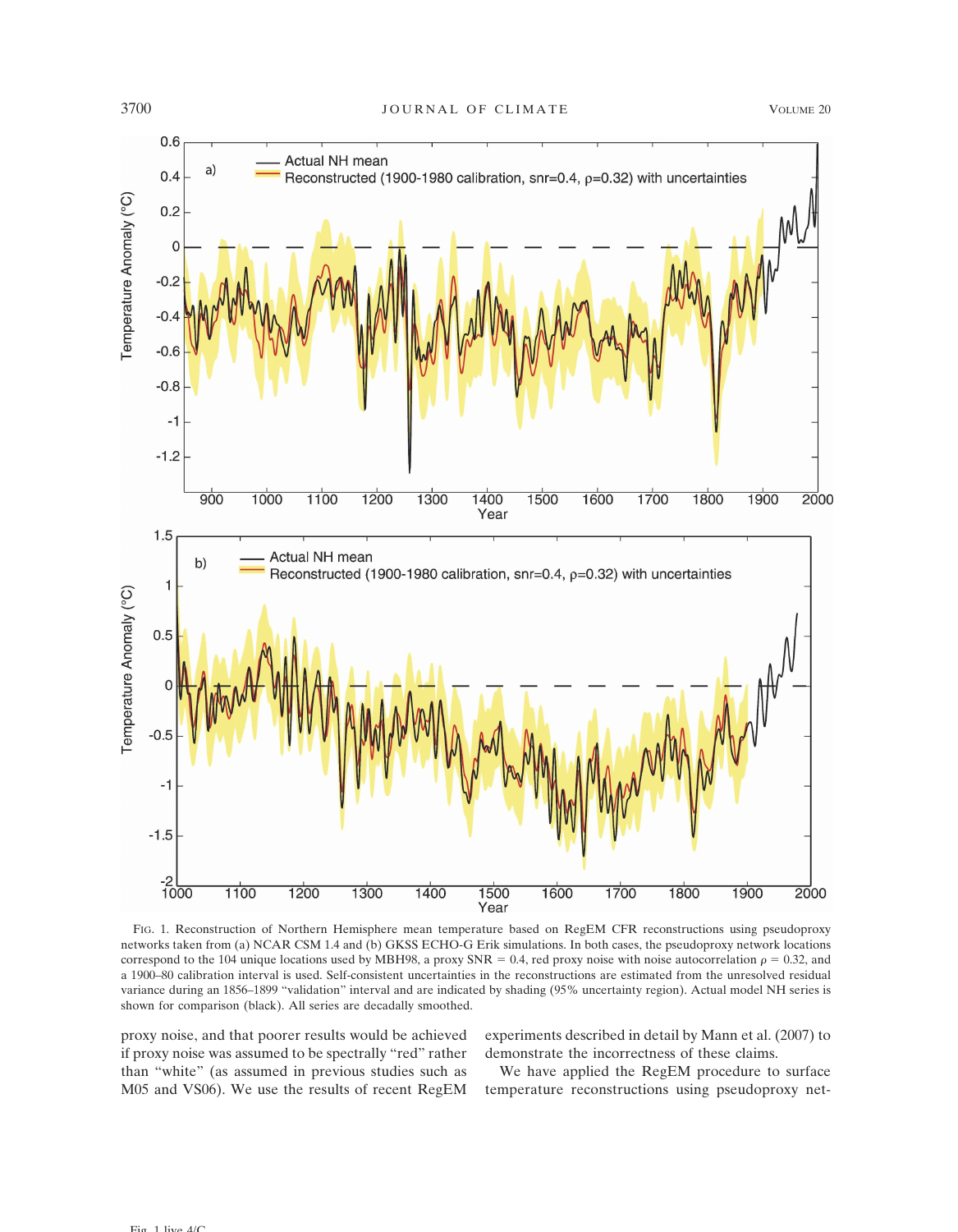

FIG. 2. Same as in Fig. 1, but using white proxy noise and comparing results based on standard RegEM CFR procedure (blue) and procedure similar to that of VS06 in which the predictand (surface temperature field) is detrended over the calibration period prior to performing the reconstruction.

works diagnosed from two different model simulations, the NCAR CSM 1.4 coupled simulation used by MRWA05, and the GKSS ECHO-G "Erik" simulation used by VS06. The pseudoproxy networks, as with

ZVS07, have the spatial distribution of the full MBH98 proxy network. The reconstructions are based on use of the "short" (1900–80) calibration interval, and a *lower* signal-to-noise ratio (SNR) than used by ZVS07 (we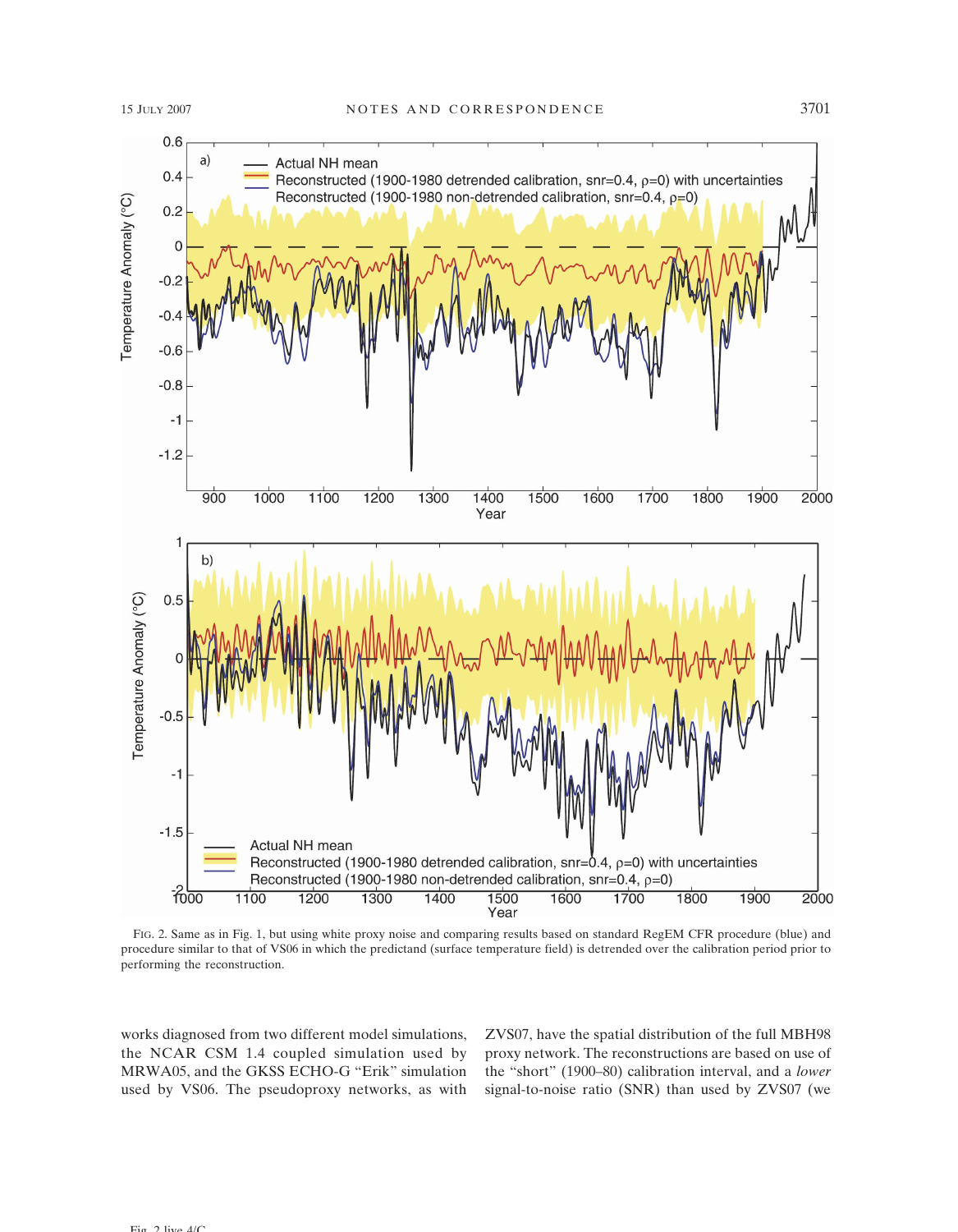employed an  $SNR = 0.4$  corresponding to average proxy/temperature correlations of  $r = 0.37$ , while ZVS07 used  $SNR = 0.5$ , corresponding to an average  $r = 0.44$ ). We furthermore allowed that the proxy noise be red as in VS06, using a noise autocorrelation coefficient  $\rho = 0.32$  estimated from the actual MBH98 network (see Mann et al. 2007 for details). For both simulations, the RegEM reconstructions are observed to closely track the actual model temperature histories, with the reconstructions lying entirely within the selfconsistently estimated uncertainties (Fig. 1). The most striking feature—the cold temperatures of the fifteenth–nineteenth centuries associated with pronounced anomalous negative radiative forcing by a combination of solar irradiance reduction and active explosive volcanic aerosol forcing—is well captured in both cases.

Osborn et al. (2006) have shown that the anomalous initial warmth and much of the subsequent long-term cooling trend in the Erik simulation is an artifact of inappropriate model initialization, whereby anthropogenic levels of greenhouse gas concentrations were imposed as a preanthropogenic initial condition. In MRWA05, we speculated that the unphysical drift resulting from this initialization might degrade CFR performance in tests using the Erik simulation, since the drift pattern might not be captured over the modern training intervals used for calibration. As the Erik simulation data have now recently been released, we have been able to test this assertion. As evident from Fig. 1, the drift does not appear to pose any particular problem for the RegEM CFR method.

Finally, we consider the impact of the detrending procedure used by VS06 and discussed earlier. ZVS07 conflate the methodological issue of detrending data prior to calibration with the phenomenological issue of whether the processes that introduce noise into proxy measurements of climate are spectrally white or red. Yet, these are entirely separate issues. We have shown above that the RegEM CFR method performs well in the presence of realistic proxy noise "redness." The inappropriate methodological step of detrending data prior to calibration, however, completely undermines CFR performance, irrespective of whether the noise is red or white. We repeated the analysis discussed above with both simulations, but employing white proxy noise and detrending—as in VS06—the model surface temperature field prior to calibration. The detrending procedure leads to a dramatic underestimate of the lowfrequency variability in tests with both the NCAR and ECHO-G simulations, with the true history lying outside the estimated uncertainties of the reconstructions (Fig. 2). The correctly implemented (undetrended) RegEM procedure, however, yields remarkably skillful reconstructions in both cases. Wahl et al. (2006) emphasize that the detrending procedure used by VS06 is ill advised in CFR applications for physical reasons and is not motivated from a statistical standpoint for CFR methods. Given the clear failings of the procedure in this context, we are surprised that it was used in the first place (e.g., VS06), repeated by others (e.g., Burger et al. 2006), and is still now defended by ZVS07.

There is still significant progress to be made in the area of proxy-based reconstruction, and in the development of optimal statistical methods for performing such reconstructions. While we find little merit in the current criticism put forth by ZVS07, we do nonetheless share the view that a vigorous, good faith, community-wide effort to compare the relative strengths and weaknesses of competing paleoclimate reconstruction approaches should pave the way toward improved knowledge of past climate variability and change. Indeed, such an effort is currently being planned under the auspices of the International Past Global Changes/ Climate Variability and Predictability (PAGES/ CLIVAR) Intersection (Mann et al. 2006).

## **REFERENCES**

- Burger, G., I. Fast, and U. Cubasch, 2006: Climate reconstruction by regression. *Tellus,* **58A,** 227–235.
- Mann, M. E., and S. Rutherford, 2002: Climate reconstruction using "Pseudoproxies." *Geophys. Res. Lett.,* **29,** 1501, doi:10.1029/2001GL014554.
- ——, R. S. Bradley, and M. K. Hughes, 1998: Global-scale temperature patterns and climate forcing over the past six centuries. *Nature,* **392,** 779–787.
- ——, S. Rutherford, E. Wahl, and C. Ammann, 2005: Testing the fidelity of methods used in proxy-based reconstructions of past climate. *J. Climate,* **18,** 4097–4107.
- ——, K. R. Briffa, P. D. Jones, T. Kiefer, C. Kull, and H. Wanner, 2006: Scientists convene to discuss climate variability of past millennia. *Eos, Trans. Amer. Geophys. Union,* **87,** 526–527.
- ——, S. Rutherford, E. Wahl, and C. Ammann, 2007: Robustness of proxy-based climate field reconstruction methods. *J. Geophys. Res.,* in press.
- Osborn, T. J., S. C. B. Raper, and K. R. Briffa, 2006: Simulated climate change during the last 1000 years: Comparing the ECHO-G general circulation model with the MAGICC simple climate model. *Climate Dyn.,* **27,** 185–197.
- Rutherford, S., M. E. Mann, T. L. Delworth, and R. Stouffer, 2003: Climate field reconstruction under stationary and nonstationary forcing. *J. Climate,* **16,** 462–479.
- ——, ——, T. J. Osborn, R. S. Bradley, K. R. Briffa, M. K. Hughes, and P. D. Jones, 2005: Proxy-based Northern Hemisphere surface temperature reconstructions: Sensitivity to